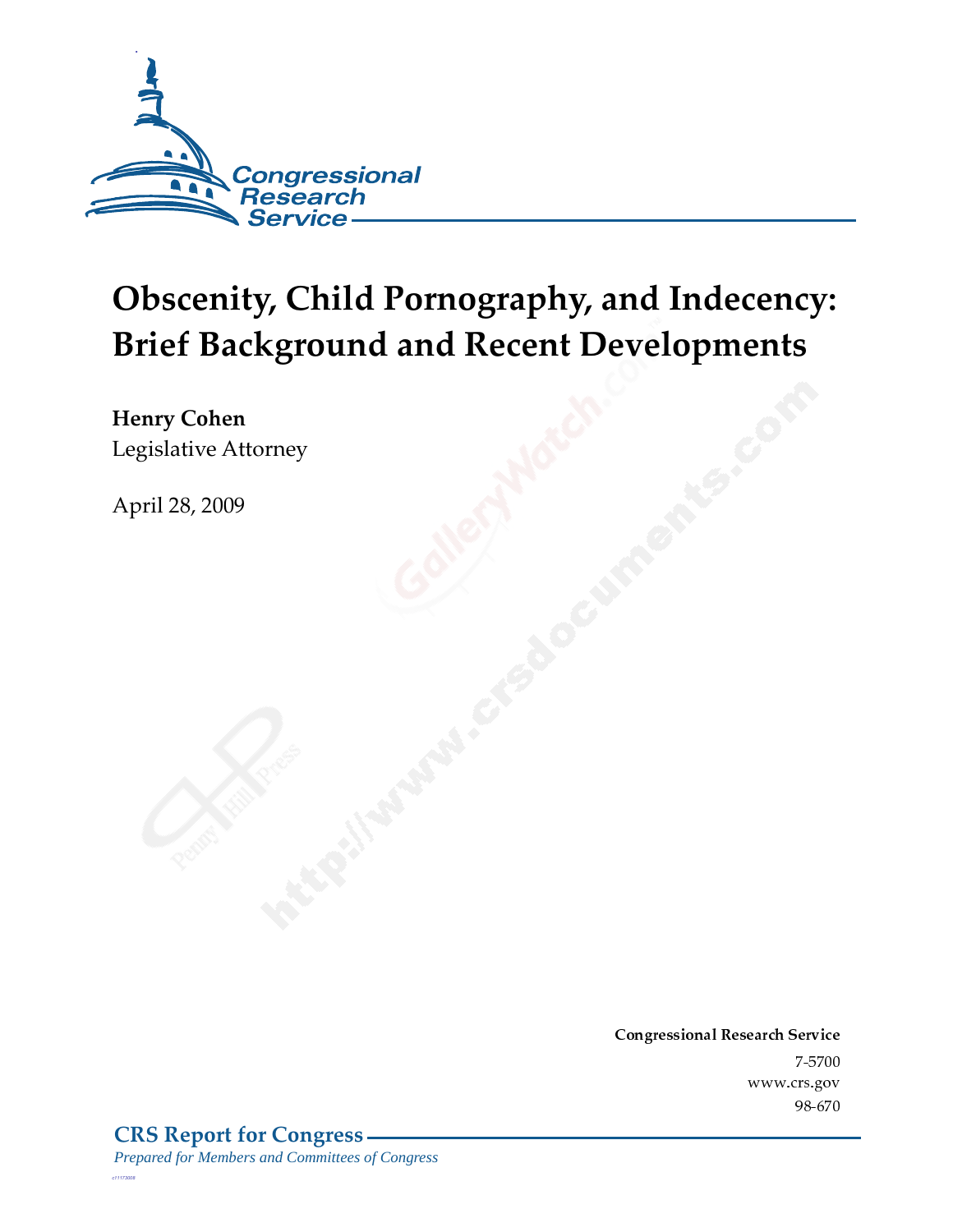#### Summary

.

The First Amendment provides that "Congress shall make no law ... abridging the freedom of speech, or of the press. ..." The First Amendment applies, with two exceptions, to pornography, with that term being used to refer to any words or pictures of a sexual nature. The two exceptions are obscenity and child pornography; because these are not protected by the First Amendment, they may be, and have been, made illegal. Pornography and "indecent" material that are protected by the First Amendment may nevertheless be restricted in order to limit minors' access to them.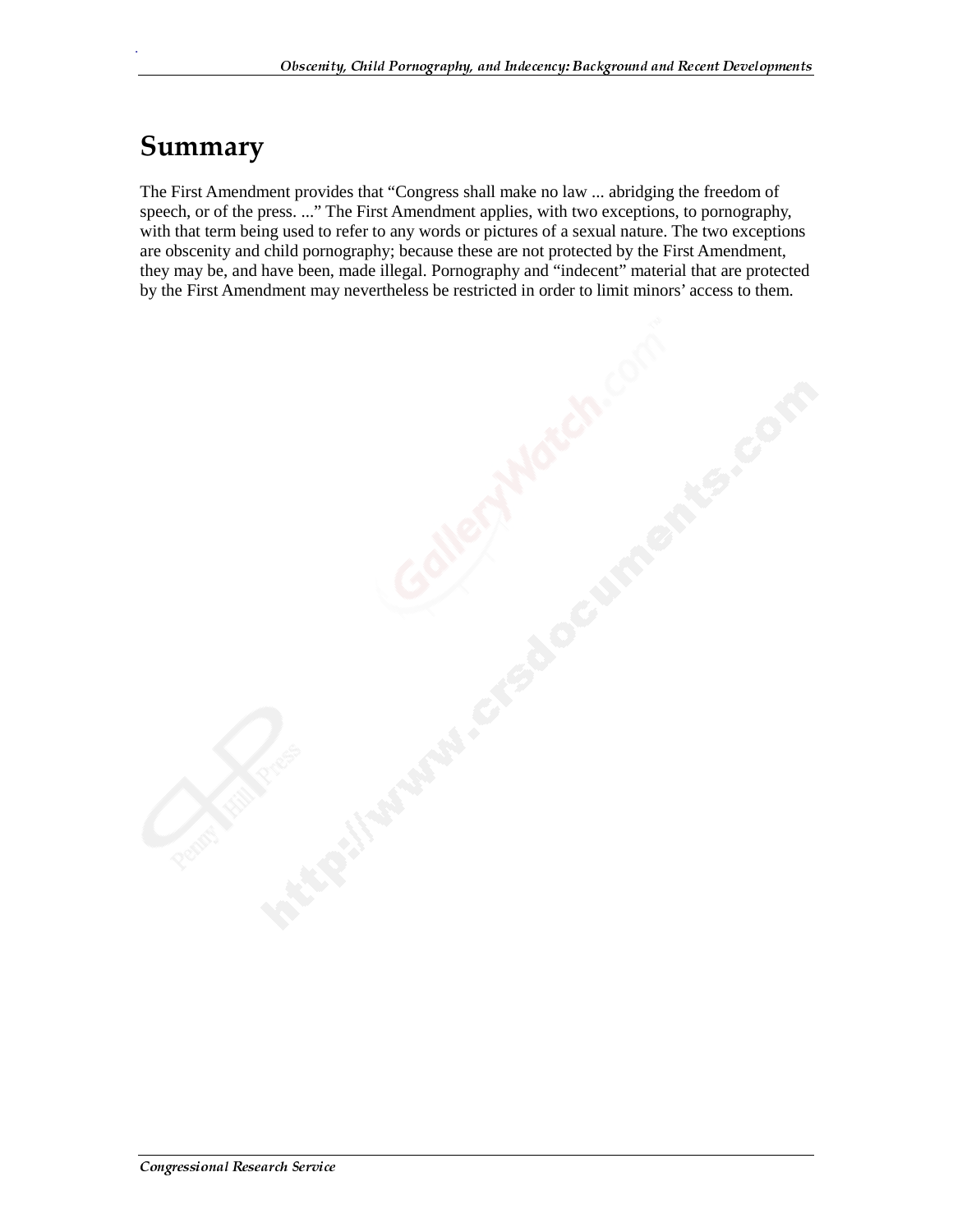### **Contents**

#### **Contacts**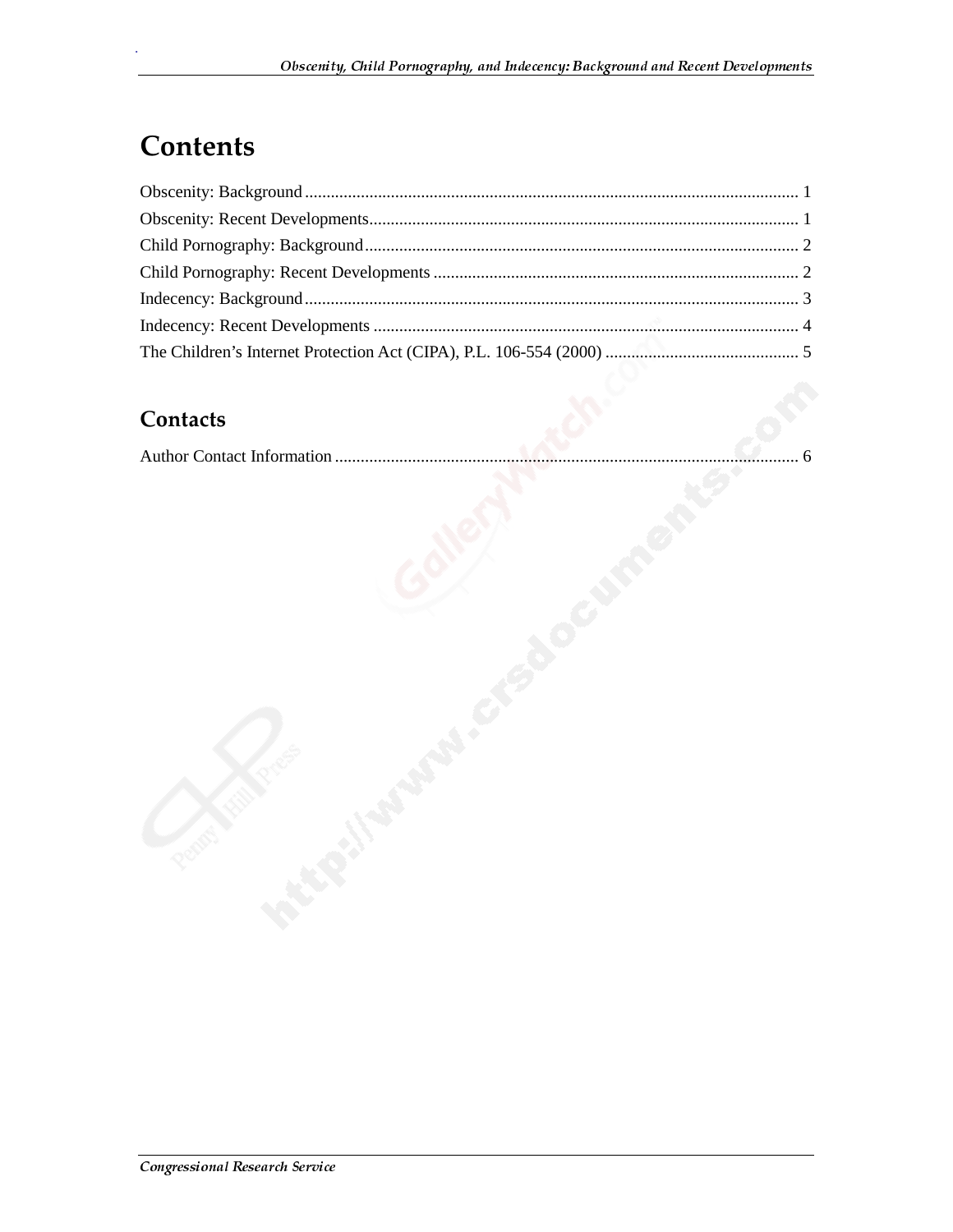### **Obscenity: Background**

.

To be legally obscene, and therefore unprotected by the First Amendment, pornography must, at a minimum, "depict or describe patently offensive 'hard core' sexual conduct."<sup>1</sup> The Supreme Court has created the three-part *Miller* test to determine whether a work is obscene. The *Miller* test asks

(a) whether the "average person applying contemporary community standards" would find that the work, taken as a whole, appeals to the prurient interest; (b) whether the work depicts or describes, in a patently offensive way, sexual conduct specifically defined by the applicable state law; and (c) whether the work, taken as a whole, lacks serious literary, artistic, political, or scientific value.<sup>2</sup>

In *Pope v. Illinois*, the Supreme Court clarified that "the first and second prongs of the *Miller* test—appeal to prurient interest and patent offensiveness—are issues of fact for the jury to determine applying contemporary community standards." However, as for the third prong, "[t]he proper inquiry is not whether an ordinary member of any given community would find serious literary, artistic, political, or scientific value in allegedly obscene material, but whether a reasonable person would find such value in the material, taken as a whole."<sup>3</sup> In *Brockett v*. *Spokane Arcades*, the Supreme Court held that material is not obscene if it "provoke[s] only normal, healthy sexual desires." To be obscene it must appeal to "a shameful or morbid interest in nudity, sex, or excretion."4

#### **Obscenity: Recent Developments**

The Communications Decency Act of 1996 (P.L. 104-104, § 507) expanded the law prohibiting interstate commerce in obscenity (18 U.S.C. §§ 1462, 1465) to apply to the use of an "interactive computer service" for that purpose. It defined "interactive computer service" to include "a service or system that provides access to the Internet."  $47 \text{ U.S.C.} \$   $230(e)(2)$ . These provisions were not affected by the Supreme Court's decision in *Reno v. ACLU* declaring unconstitutional two provisions of the CDA that would have restricted indecency on the Internet.<sup>5</sup>

In *Reno*, the Court noted, in dictum, that "the 'community standards' criterion as applied to the Internet means that any communication available to a nationwide audience will be judged by the standards of the community most likely to be offended by the message."<sup>6</sup> This suggested that, at least with respect to material on the Internet, the Court might replace the community standards criterion, except perhaps in the case of Internet services where the defendant makes a communication available only to subscribers and can thereby restrict the communities in which he makes a posting accessible. Subsequently, however, the Court held that the use of community

j

<sup>&</sup>lt;sup>1</sup> Miller v. California, 413 U.S. 15, 27 (1973). For additional information, see CRS Report 95-804, *Obscenity and Indecency: Constitutional Principles and Federal Statutes*, by Henry Cohen.

<sup>&</sup>lt;sup>2</sup> *Id.* at 24 (citation omitted).

<sup>&</sup>lt;sup>3</sup> 481 U.S. 497, 500 (1987).

<sup>4</sup> 472 U.S. 491, 498 (1984).

<sup>&</sup>lt;sup>5</sup> 521 U.S. 844 (1997).

<sup>6</sup> *Id*. at 877-878.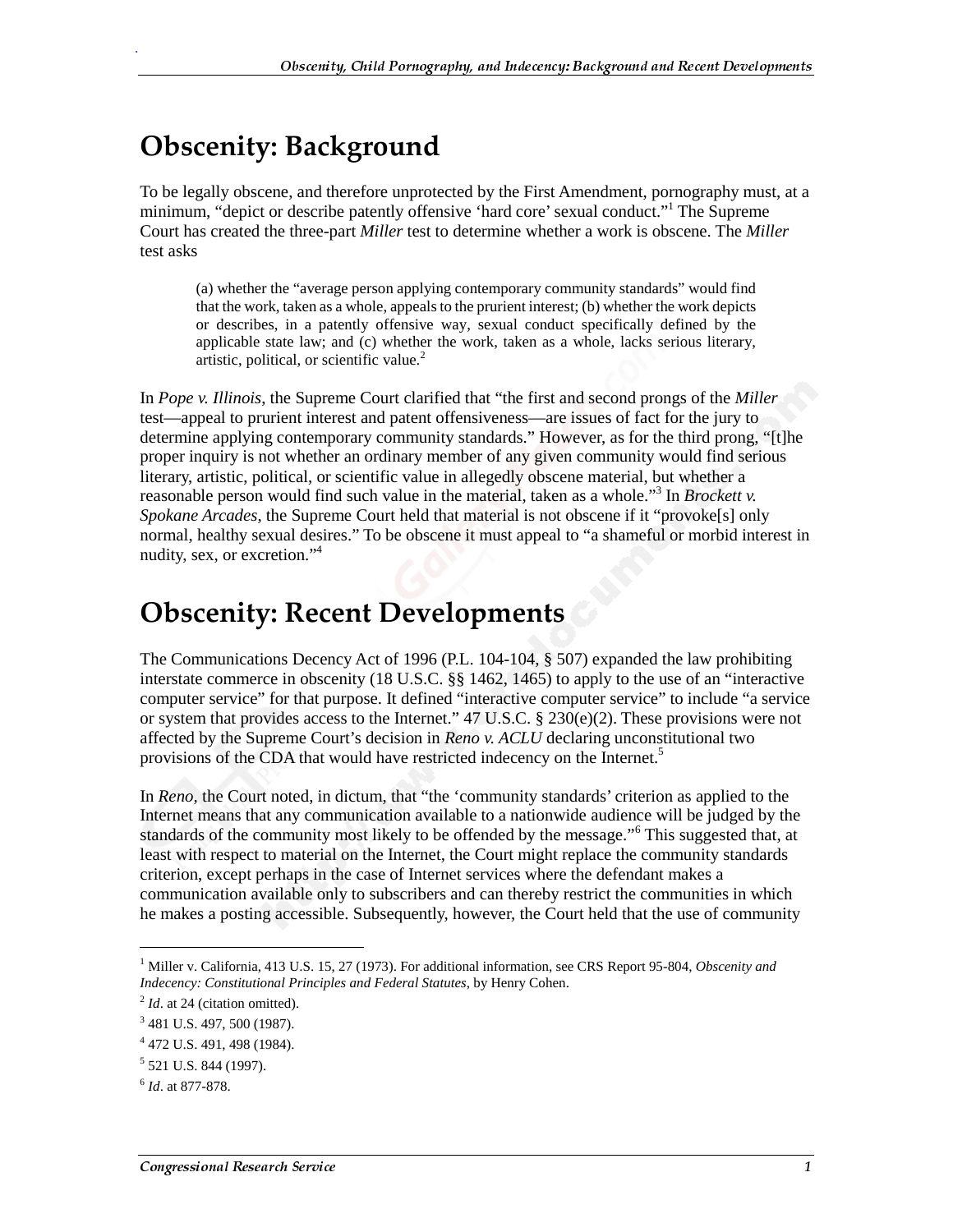standards does not by itself render a statute banning "harmful to minors" material on the Internet unconstitutional.<sup>7</sup>

### **Child Pornography: Background**

Child pornography is material "that *visually* depict[s] sexual conduct by children below a specified age."<sup>8</sup> It is unprotected by the First Amendment even when it is not obscene (i.e., child pornography need not meet the *Miller* test to be banned).<sup>9</sup> The reason that child pornography is unprotected is that it "is intrinsically related to the sexual abuse of children. ... Indeed, there is no serious contention that the legislature was unjustified in believing that it is difficult, if not impossible, to halt the exploitation of children by pursuing only those who produce the photographs and movies.<sup>510</sup>

Federal law bans interstate commerce (including by computer) in child pornography (18 U.S.C. §§ 2252, 2252A), defines "child pornography" as "any visual depiction" of "sexually explicit conduct" involving a minor, and defines "sexually explicit conduct" to include not only various sex acts but also the "lascivious exhibition of the genitals or pubic area of any person." 18 U.S.C. § 2256.

#### **Child Pornography: Recent Developments**

In 1994, Congress amended the child pornography statute to provide that "lascivious exhibition of the genitals or pubic area of any person" "is not limited to nude exhibitions or exhibitions in which the outlines of those areas were discernible through clothing." 18 U.S.C. § 2252 note. Then, in the Child Pornography Prevention Act of 1996 (CPPA), Congress enacted a definition of "child pornography" that included visual depictions that *appear* to be of a minor, even if no minor was actually used. 18 U.S.C. § 2256(8). The statute thus banned visual depictions using adult actors who appear to be minors, as well as computer graphics and drawings or paintings done without any models.

In *Ashcroft v. Free Speech Coalition*, the Supreme Court declared the CPPA unconstitutional to the extent that it prohibited pictures that were not produced with actual minors.<sup>11</sup> Child pornography, to be unprotected by the First Amendment, must either be obscene or depict actual children engaged in sexual activity (including "lascivious" poses), or actual children whose images have been "morphed" to make it appear that the children are engaged in sexual activity. The Court observed in *Ashcroft* that statutes that prohibit child pornography that use real children are constitutional because they target "[t]he production of the work, not the content." The CPPA, by contrast, targeted the content, not the means of production. The government's rationales for the CPPA included that "[p]edophiles might use the materials to encourage children to participate in

j

<sup>&</sup>lt;sup>7</sup> Ashcroft v. American Civil Liberties Union, 535 U.S. 564 (2002).

<sup>&</sup>lt;sup>8</sup> New York v. Ferber, 458 U.S. 747, 764 (1982) (italics in original). For additional information, see CRS Report 95-406, *Child Pornography: Constitutional Principles and Federal Statutes*, by Henry Cohen.

<sup>&</sup>lt;sup>9</sup> This means that child pornography may be banned even if does not appeal to the prurient interest, is not patently offensive, and does not lack literary, artistic, political, or scientific value. See Ferber, *supra* note 8, 458 U.S., at 764. <sup>10</sup> *Ferber*, *supra* note 8, 458 U.S., at 759-760.

 $11$  535 U.S. 234 (2002).

 $\mathcal{L}$  by  $\mathcal{L}$  is the sense of  $\mathcal{L}$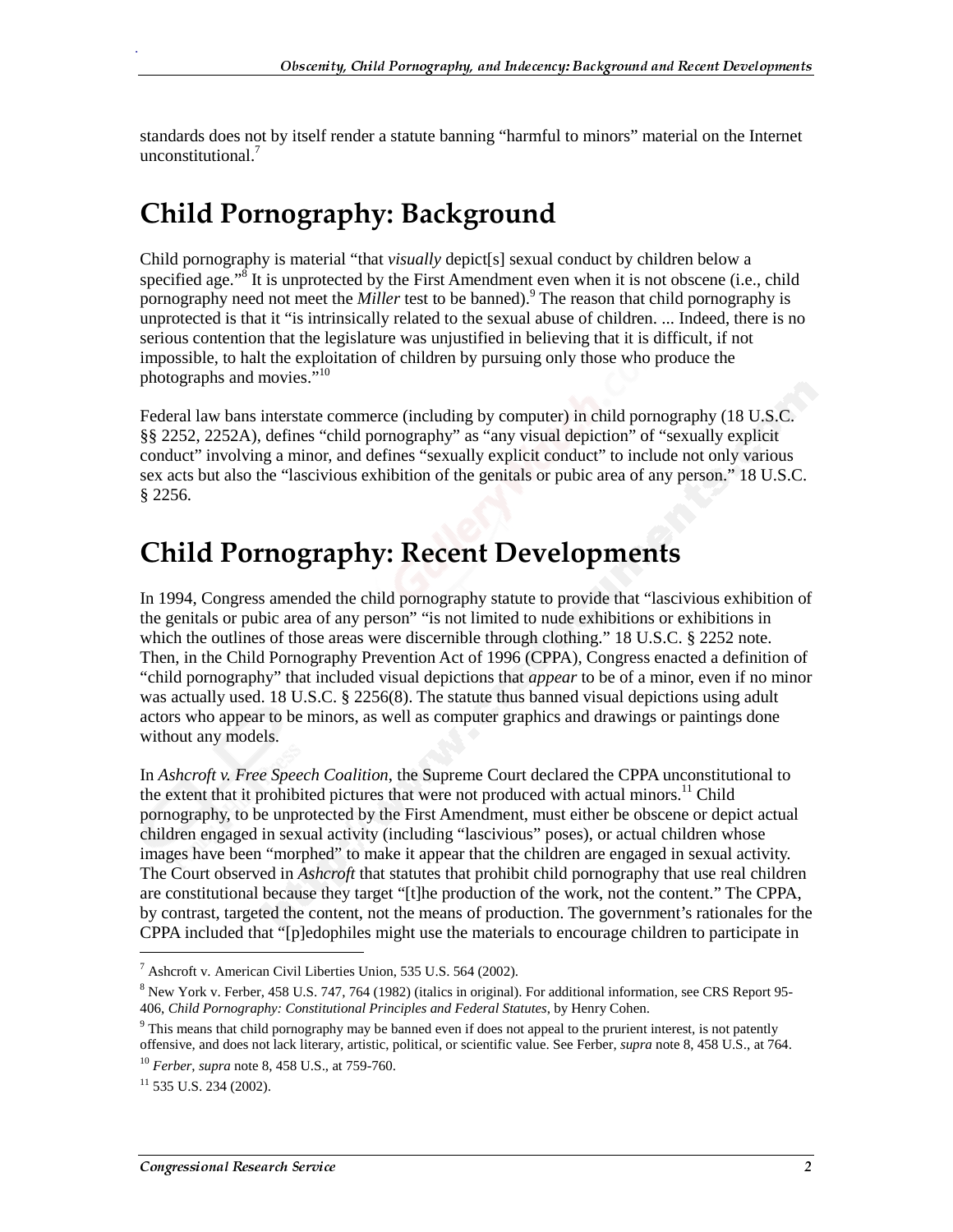sexual activity" and might "whet their own sexual appetites" with it, "thereby increasing ... the sexual abuse and exploitation of actual children." The Court found these rationales inadequate because the government "cannot constitutionally premise legislation on the desirability of controlling a person's private thoughts" and "may not prohibit speech because it increases the chance an unlawful act will be committed 'at some indefinite future time.'"

The government also argued that the existence of "virtual" child pornography "can make it harder to prosecute pornographers who do use real minors," because, "[a]s imaging technology improves ... , it becomes more difficult to prove that a particular picture was produced using actual children." This rationale, the Court found, "turns the First Amendment upside down. The Government may not suppress lawful speech as a means to suppress unlawful speech." In response to *Ashcroft*, Congress enacted Title V of the PROTECT Act, P.L. 108-21 (2003), which prohibits any "digital image, computer image, or computer-generated image that is, or is indistinguishable from, that of a minor engaging in sexually explicit conduct." It also prohibits "a visual depiction of any kind, including a drawing, cartoon, sculpture, or painting, that ... depicts a minor engaging in sexually explicit conduct," and is obscene *or* lacks serious literary, artistic, political, or scientific value.<sup>12</sup> It also makes it a crime to advertise, promote, present, distribute, or solicit any material in a manner that reflects the belief, or that is intended to cause another to believe, that the material is child pornography that is obscene or that depicts an actual minor.<sup>13</sup>

The Adam Walsh Child Protection and Safety Act of 2006 (P.L. 109-248) amended 18 U.S.C. § 2257, which requires by producers of material that depicts actual sexually explicit conduct to keep records of every performers' name and date of birth; it also enacted 18 U.S.C. § 2257A, which requires essentially the same thing with respect to simulated sexual conduct. The Effective Child Pornography Prosecution Act of 2007 (P.L. 110-358, Title I) and the Enhancing the Effective Prosecution of Child Pornography Act of 2007 (P.L. 110-358, Title II) expanded existing law by, among other things, making it applicable to intrastate child pornography violations that affect interstate or foreign commerce. P.L. 110-358 was signed into law on October 8, 2008.

## Indecency: Background

The Federal Communications Commission defines "indecent" material as material that "describe[s] or depict[s] sexual or excretory organs or activities" in terms "patently offensive as measured by contemporary community standards for the broadcast media."<sup>14</sup>

j

 $12$  To the extent that the prohibitions described in the two preceding sentences apply to non-obscene child pornography that was produced without the use of an actual child, they would apparently be unconstitutional under *Ashcroft*.

<sup>&</sup>lt;sup>13</sup> In *United States v. Williams*, 128 S. Ct. 1830 (2008), the Supreme Court upheld the constitutionality of this prohibition. It noted that, under the provision, "an Internet user who solicits child pornography from an undercover agent violates the statute, even if the officer possesses no child pornography. Likewise, a person who advertises virtual child pornography as depicting actual children also falls within the reach of the statute." *Id.* at 1839. The Court found that these activities are not constitutionally protected because "[o]ffers to engage in illegal transactions [as opposed to abstract advocacy of illegality] are categorically excluded from First Amendment protection," even "when the offeror is mistaken about the factual predicate of his offer," such as when the child pornography that one offers to buy or sell does not exist or is constitutionally protected. *Id*. at 1841, 1842, 1843.

<sup>14</sup> *In the Matter of Industry Guidance on the Commission's Case Law Interpreting 18 U.S.C. § 1464 and Enforcement Policies Regarding Broadcast Indecency*, File No. EB-00-IH-0089 (April 6, 2001).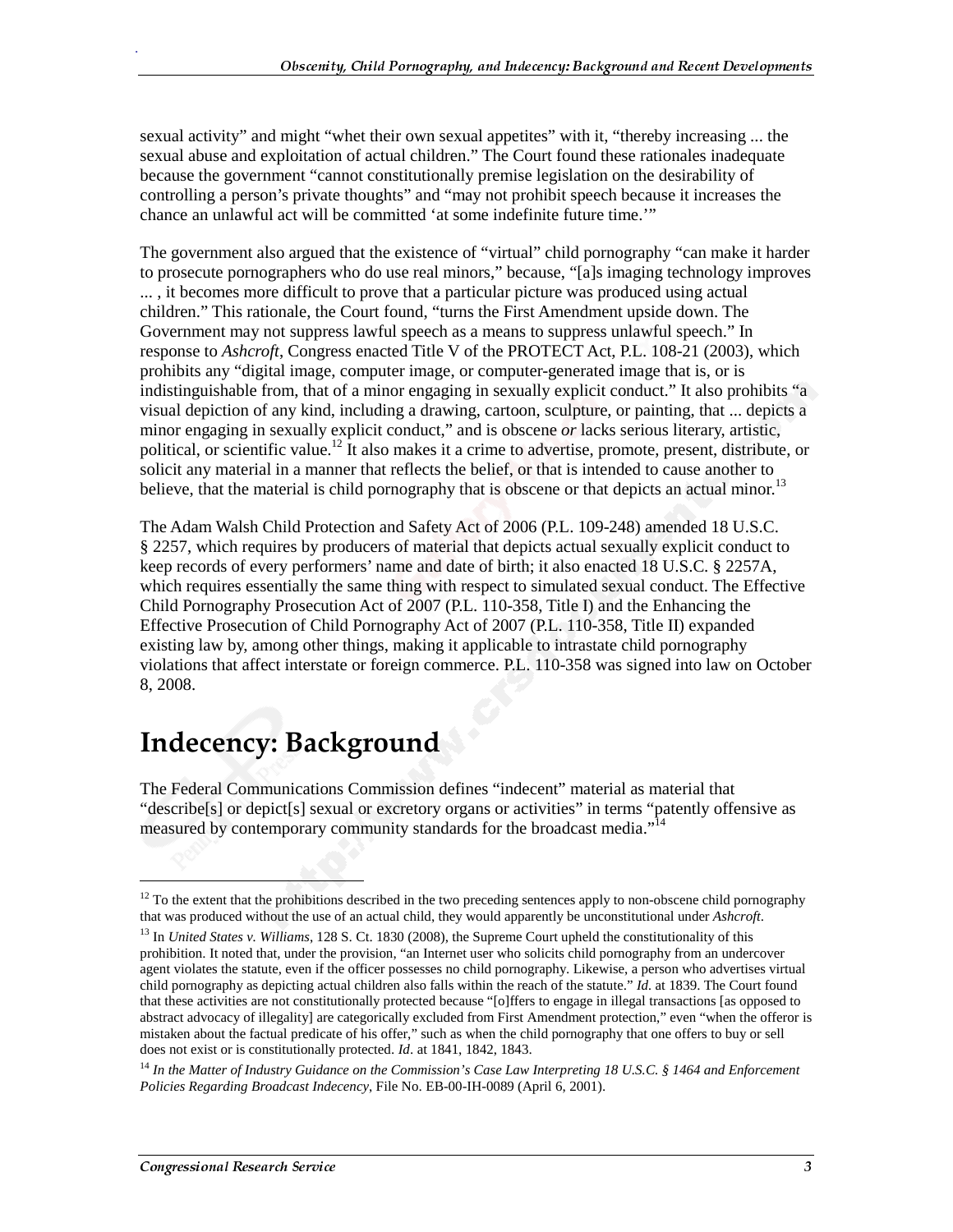Indecent material is protected by the First Amendment unless it constitutes obscenity or child pornography. Except on broadcast radio and television, indecent material that is protected by the First Amendment may be restricted by the government only "to promote a compelling interest" and only by "the least restrictive means to further the articulated interest."<sup>15</sup> The Supreme Court has "recognized that there is a compelling interest in protecting the physical and psychological well-being of minors. This interest extends to shielding minors from the influence of literature that is not obscene by adult standards."<sup>16</sup>

There are federal statutes in effect that limit, but do not ban, indecent material transmitted via telephone, broadcast media, and cable television.<sup>17</sup> There are also many state statutes that ban the distribution to minors of material that is "harmful to minors." Material that is "harmful to minors" under these statutes tends to be defined more narrowly than material that is "indecent," in that material that is "harmful to minors" is generally limited to material of a sexual nature that has no serious value for minors. The Supreme Court has upheld New York's "harmful to minors" statute. $18$ 

#### **Indecency: Recent Developments**

In 1997, the Supreme Court declared unconstitutional two provisions of the Communications Decency Act of 1996 that would have prohibited indecent communications, by telephone, fax, or e-mail, to minors, and would have prohibited use of an "interactive computer service" to display indecent material "in a manner available to a person under 18 years of age."<sup>19</sup> This latter prohibition would have banned indecency from public (i.e., non-subscription) websites.

The CDA was succeeded by the Child Online Protection Act (COPA), P.L. 105-277 (1998), which differs from the CDA in two main respects: (1) it prohibits communication to minors only of "material that is harmful to minors," rather than material that is indecent, and (2) it applies only to communications for commercial purposes on publicly accessible websites. "Material that is harmful to minors" is defined as material that  $(A)$  is prurient, as determined by community standards, (B) "depicts, describes, or represents, in a manner patently offensive with respect to minors," sexual acts or a lewd exhibition of the genitals or post-pubescent female breast, and (C) "lacks serious literary, artistic, political, or scientific value for minors." COPA never took effect because, in 2007, a federal district court found it unconstitutional and issued a permanent injunction against its enforcement; in 2008, the U.S. Court of Appeals affirmed, finding that COPA "does not employ the least restrictive alternative to advance the Government's compelling interest" and is also vague and overbroad.<sup>20</sup> In 2009, the Supreme Court declined to review the case.

 $\overline{a}$ 

<sup>&</sup>lt;sup>15</sup> Sable Communications of California v. Federal Communications Commission, 492 U.S. 115, 126 (1989).  $^{16}$  *Id.* 

<sup>17 47</sup> U.S.C. § 223(b) (commercial dial-a-porn), 18 U.S.C. § 1464, 47 U.S.C. § 303 note (broadcast media), 47 U.S.C. §§ 531(e), 532(c)(2), 532(h), 559-561 (cable television). The Supreme Court declared section 561 unconstitutional. United States v. Playboy Entertainment Group, Inc. v. United States, 529 U.S. 803 (2000).

<sup>18</sup> Ginsberg v. New York, 390 U.S. 629 (1968).

<sup>19</sup> Reno v. American Civil Liberties Union, *supra* note 5.

<sup>20</sup> American Civil Liberties Union v. Gonzales, 478 F. Supp. 2d 775 (E.D. Pa. 2007), *aff'd sub nom.* American Civil Liberties Union v. Mukasey, 534 F.3d 181, 198 (3d Cir. 2008), *cert. denied*, 129 S. Ct. 1032 (2009).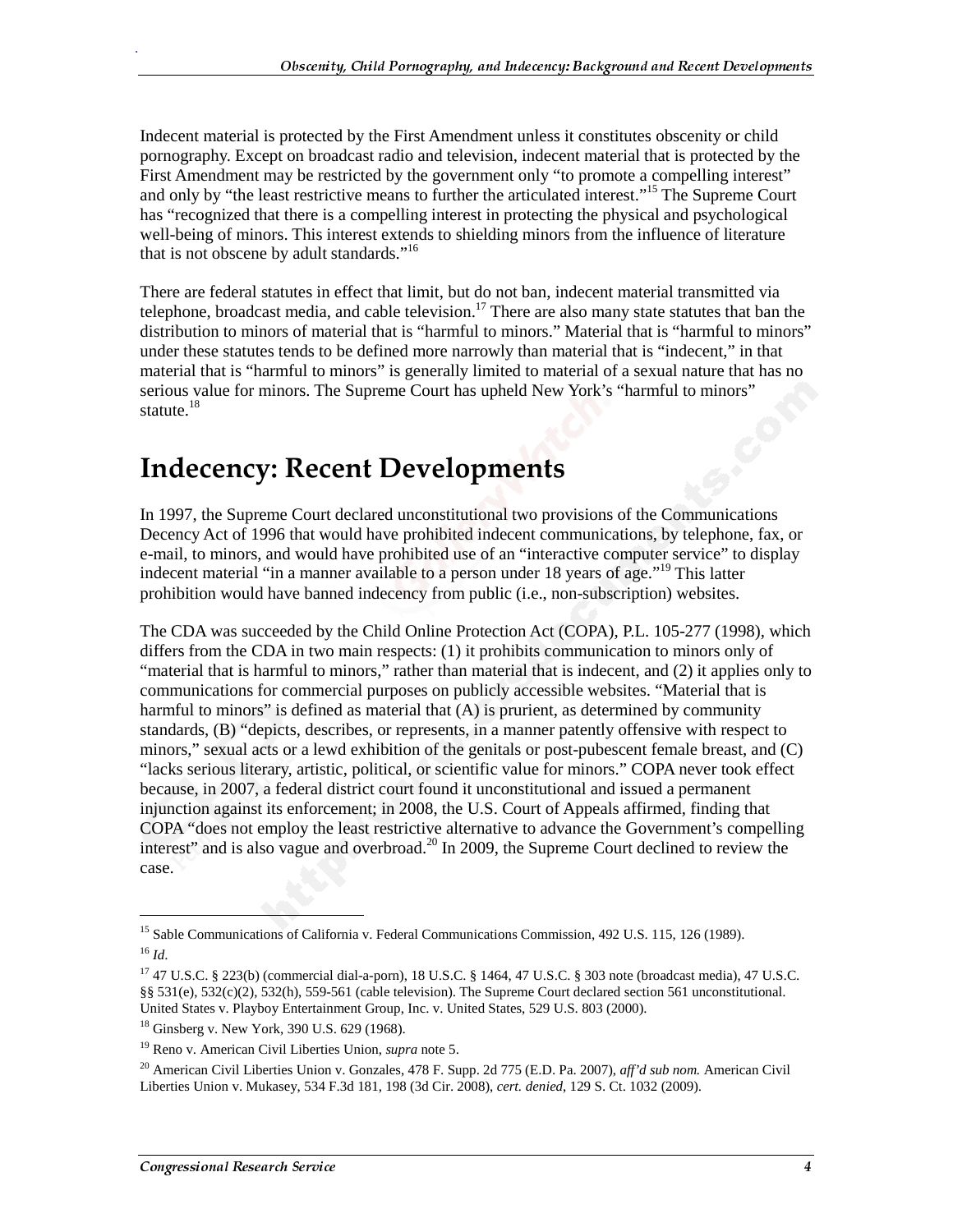In 2003, at the Golden Globe Awards, the singer Bono, in response to winning an award, said, "this is really, really f[\*\*\*]ing brilliant." The FCC found the word to be indecent, even when used as a modifier, because, "given the core meaning of the 'F-Word,' any use of that word or a variation, in any context, inherently has a sexual connotation  $\ldots$ .<sup>21</sup> The question arises whether this ruling is consistent with the First Amendment, in light of the fact that the Supreme Court has left open the question whether broadcasting an occasional expletive would justify a sanction.<sup>22</sup> In 2006, the FCC took action against four other television broadcasts that contained fleeting expletives, but on June 4, 2007, the U.S. Court of Appeals for the Second Circuit found "that the FCC's new policy regarding 'fleeting expletives' is arbitrary and capricious under the Administrative Procedure Act."<sup>23</sup> The Supreme Court, however, reversed, finding that the FCC's explanation of its decision was adequate; it left open the question whether censorship of fleeting expletives violates the First Amendment.<sup>24</sup>

In 2008, the U.S. Court of Appeals for the Third Circuit overturned the FCC's fine against CBS broadcasting station affiliates for broadcasting Janet Jackson's exposure of her breast for ninesixteenths of a second during a SuperBowl halftime show.<sup>25</sup> The court found that the FCC had acted arbitrarily and capriciously in finding the incident indecent; the court did not address the First Amendment question.

### The Children's Internet Protection Act (CIPA), P.L. 106-554 (2000)

CIPA restricts access to obscenity, child pornography, and material that is "harmful to minors," and so is discussed here separately. CIPA amended three federal statutes to provide that a school or library may not use funds it receives under these statutes to purchase computers used to access the Internet, or to pay the direct costs of accessing the Internet, and may not receive universal service discounts, unless the school or library enforces a policy to block or filter minors' Internet access to images that are obscene, child pornography, or harmful to minors; and enforces a policy to block or filter adults' Internet access to visual depictions that are obscene or child pornography. It provides, however, that filters may be disabled "for bona fide research or other lawful purposes."

In 2003, the Supreme Court held CIPA constitutional.<sup>26</sup> A plurality opinion acknowledged "the tendency of filtering software to 'overblock'—that is, to erroneously block access to constitutionally protected speech that falls outside the categories that software users intend to block." It found, however, that, "[a]ssuming that such erroneous blocking presents constitutional

j

<sup>21</sup> *In the Matter of Complaints Against Various Broadcast Licensees Regarding Their Airing of the "Golden Globe Awards" Program*, File No. EB-03-IH-0110 at 4 (March 18, 2004). For additional information, see CRS Report RL32222, *Regulation of Broadcast Indecency: Background and Legal Analysis*, by Henry Cohen and Kathleen Ann Ruane.

<sup>&</sup>lt;sup>22</sup> Federal Communications Commission v. Pacifica Foundation, 438 U.S. 726, 750 (1978).

<sup>23</sup> Fox Television Stations, Inc. v. Federal Communications Commission, 489 F.3d 444, 447 (2d Cir. 2007), *cert. granted*, 128 S. Ct. 1647 (2008).

<sup>&</sup>lt;sup>24</sup> Federal Communications Commission v. Fox Television Stations, Inc., No. 07-582 (U.S. Apr. 28, 2009).

 $^{25}$  CBS Corp. v. FCC, 535 F.3d 167 (3d Cir. 2008).

 $^{26}$  United States v. American Library Association, 539 U.S. 194 (2003).